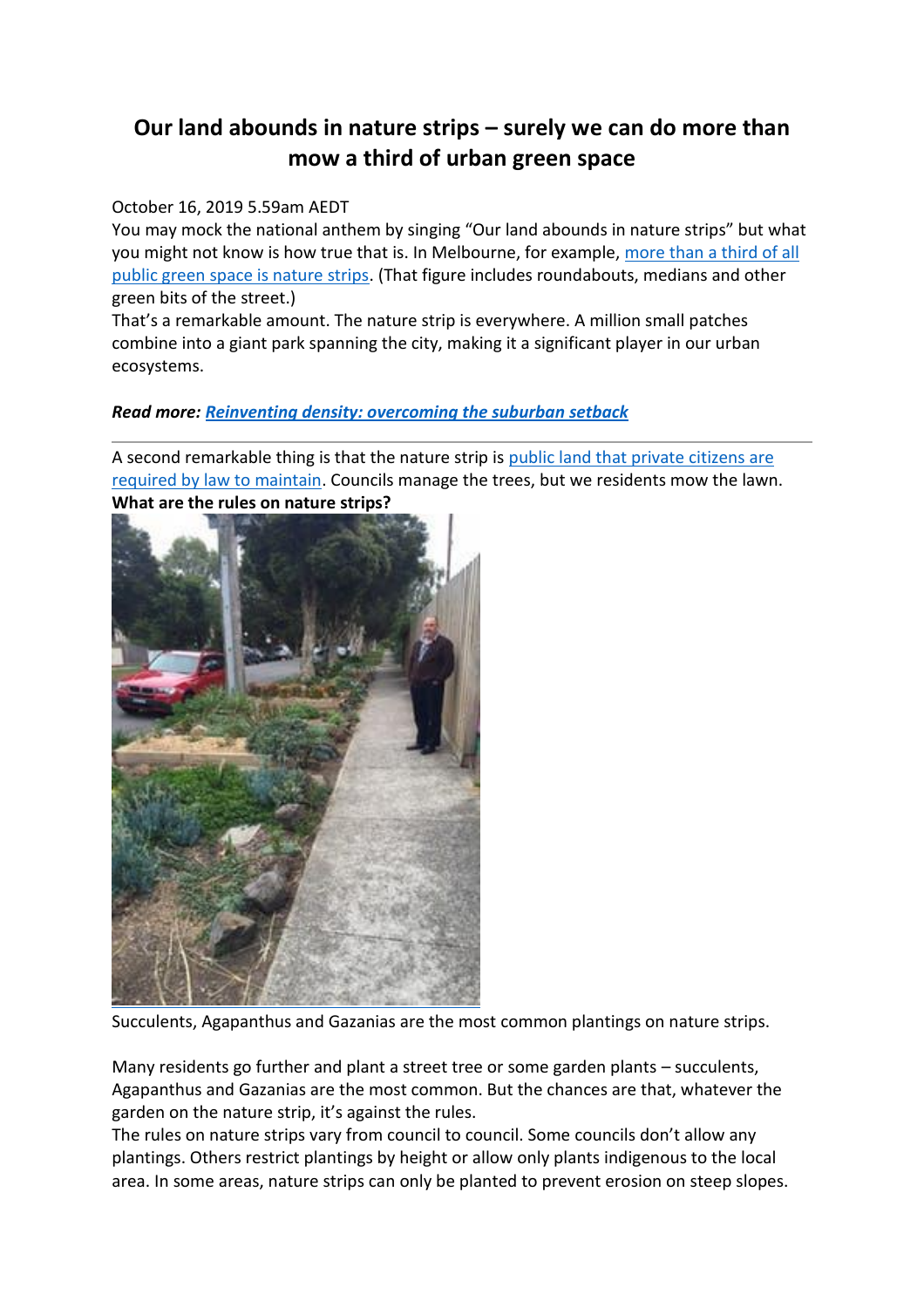Some councils disallow food plants, for fear of historic lead contamination from leaded petrol. Others insist on no plants within a metre of the kerb and two metres of the footpath.

#### *Read more: Farming the suburbs – [why can't we grow food wherever we want?](http://theconversation.com/farming-the-suburbs-why-cant-we-grow-food-wherever-we-want-80330)*

These bylaws are inconsistent and illogical. For instance, councils that insist on indigenous species nevertheless plant exotic street trees. Councils that say plants must be less than 30cm high to ensure they don't block drivers' sight lines still allow vehicles to park on the street, blocking sight lines.

#### **Bylaws deny us many benefits**

To have council bylaws restrict or disallow gardening in the nature strip flies in the face of common sense. Street greenery, whether its trees, shrubs or lawn, provides many benefits. The science is in on this.

Urban wildlife uses street greenery for habitat and food and as green corridors for movement.

Even for those who mow, the lawns of nature strips are not just turf grass. They are home to over 150 species of plants, based on my yet-to-be-published survey data for nearly 50 neighbourhoods, confirming [earlier studies.](https://link.springer.com/article/10.1007/s11252-009-0098-7) Many of these, like the clovers, provide important resources for pollinators.

One [US study](https://www.nrs.fs.fed.us/pubs/55816) showed that changing from a weekly mow to every three weeks increased the number of flowers in a lawn by 250%. Less mowing is good news for bees and butterflies. An unpublished recent survey by the author and colleagues found gardening in the nature strip adds native plants to the streetscape, increases biodiversity and add structural complexity (more layers of plants, more types of stuff), which is important for many species.



The greater the diversity of plantings, the greater the benefits a nature strip can provide.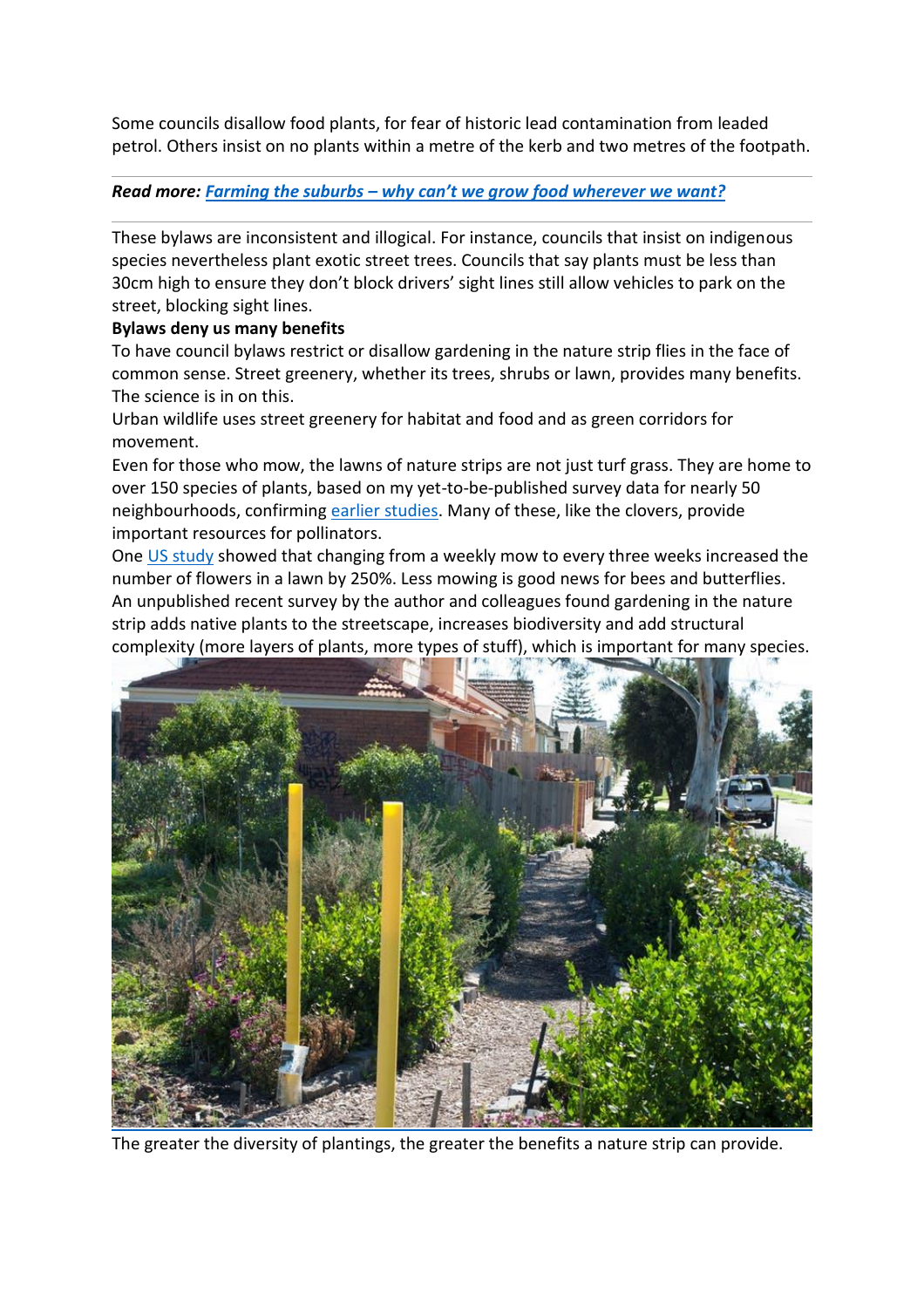[Street greenery helps](https://pubag.nal.usda.gov/catalog/1135097) water [soak into the ground,](https://www.ncbi.nlm.nih.gov/pubmed/27094440) filtering out pollutants, recharging aquifers and making rivers healthier. It [cools streets](https://www.ncbi.nlm.nih.gov/pubmed/26828172) and helps counter the urban heat island [effect.](https://www.sciencedirect.com/science/article/pii/S0169204614002503) It also [promotes a sense of community,](https://www.sciencedirect.com/science/article/abs/pii/S0277953613003742) [encourages walking](https://www.sciencedirect.com/science/article/pii/S2214140518303281) and lowers the incidence of [heart disease,](https://www.sciencedirect.com/science/article/pii/S2214140518303281) [diabetes,](https://jamanetwork.com/journals/jama/fullarticle/2524191) [asthma](https://theconversation.com/children-living-in-green-neighbourhoods-are-less-likely-to-develop-asthma-96190) and [depression.](https://www.sciencedirect.com/science/article/pii/S0169204614002941)

### *Read more: [Increasing tree cover may be like a 'superfood' for community mental health](http://theconversation.com/increasing-tree-cover-may-be-like-a-superfood-for-community-mental-health-119930)*

But councils tend to be risk-averse. They worry they will be sued if someone trips on groundcover or stubs their toe on an out-of-place garden gnome.

Fortunately, this risk aversion isn't universal. For instance, the [City of Vincent](https://www.vincent.wa.gov.au/residents/environment/environmental-sustainability/news-events/adopt-a-verge.aspx) in Western Australia is so keen for residents to convert lawn to waterwise plantings that it will remove turf and provide native plants.

But, as climate change looms, stubbed toes are not the main risk we should be worrying about. Rather, we must urgently remake our cities and our culture for sustainability and resilience.

*Read more: [If planners understand it's cool to green cities, what's stopping them?](http://theconversation.com/if-planners-understand-its-cool-to-green-cities-whats-stopping-them-55753)*

#### **Gardening becomes a neighbourly act**

One of the great things about gardening in the nature strip is that people are [more likely to](https://www.sciencedirect.com/science/article/pii/S1618866719302535)  [do it if their neighbours do it](https://www.sciencedirect.com/science/article/pii/S1618866719302535). It's contagious, a positive-feedback loop creating a greener street.

Our recent survey found residents who garden in the nature strip have a greater [sense of](http://www.communityscience.com/news-detail.php?news=114)  [community](http://www.communityscience.com/news-detail.php?news=114) than those who don't.



A well-designed street garden, fully covering the nature strip, allowing pedestrian access to cars and using indigenous plants.